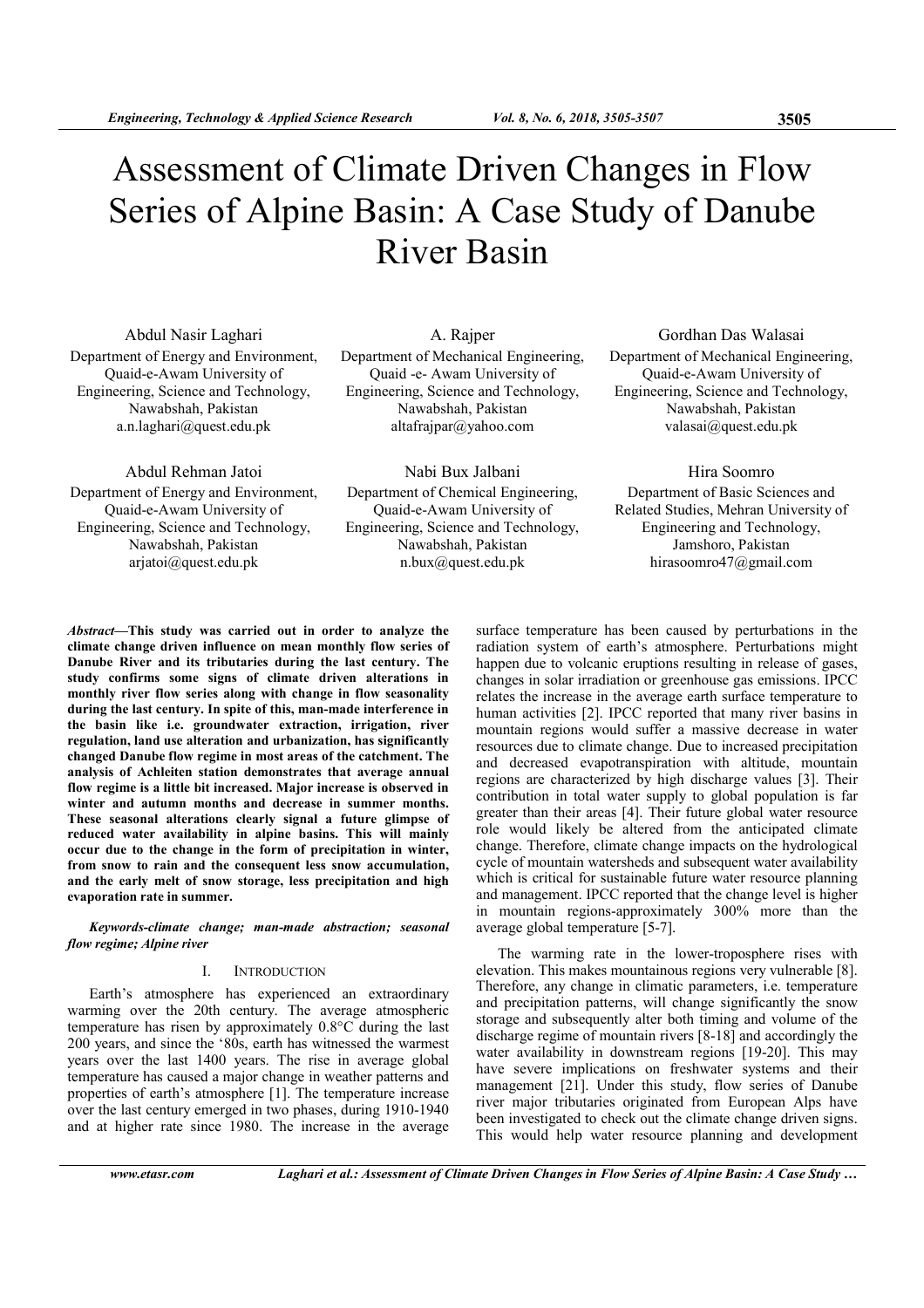managers to understand future changes in alpine region.

## II. STUDY AREA DESCRIPTION

Danube River is the second largest in European region. It originates from Black Forest Mountains of Germany and cascades into Black Sea. It flows through Germany, Austria, Slovak Republic, Hungary and Croatia, passes through Serbia, Romania and Bulgaria, Ukraine and Moldova (Figure 1). Approximately around 81 million people inhabit within its proximity. The basin is approximately 2900km long. It possesses drainage area of about 817000km<sup>2</sup>. Plain and hilly areas are around the two thirds of the total basin area, while the remaining one third consists of mountains. Its average flow is approximately  $6500 \text{m}^3/\text{sec}$ . Its elevation ranges from a few hundred meters at lowlands to over 3000m a.s.l with a mean height of about 475m a.s.l.



Fig. 1. Geographical map of Danube with both up and downstream gauge stations Achleiten and Ceatal Izmail.

The basin climate varies considerably from mountainous to plain areas due to diverse relief and surface area: Mediterranean climate dominates Sava and Drava catchments, whereas in the western part, high precipitation is the main characteristic of the upper basin due to Atlantic climate while low precipitation and cold winters are the main features of continental climate. The precipitation amount also varies from high altitude to low altitude: the upper part receives around 2000mm per year, while the lower basin receives around 500mm. Similarly, temperature varies from 5-6°C at upper Danube to 11-12°C at middle to lower part. Snow cover is the dominant feature above 1500m a.s.l from November to March. The seasonal variation rises from western to eastern part [7, 10].

## III. RESULTS AND DISCUSSION

The surface runoff and discharge levels of the main river and its tributaries are highly influenced by seasonal and spatial variations. The tributaries Morava, Tisza, Sava, Drava and Inn are the most vital ones. Overall, Danube River consists of 26 main tributaries. Sava tributary is considered the leading one by average annual discharge volume (approx.  $50 \text{km}^3$ ) and the second one by drainage area (approx. 95400km<sup>2</sup>). Whereas, Inn river is the third main tributary regarding volume with approx.  $23 \text{km}^3$  and the seventh by drainage area with  $26128 \text{km}^2$ . The hydrological characteristics of several Danube tributaries have been analyzed in [22]. Authors in [22] monitored the alpine gauging stations (i.e. Hofkirchen, Passau, Wien), found higher specific discharges compared to low land streams monitored at gauging stations (i.e. Tisza, Silistra, Ceatal Izmail). Alpine

tributaries, e.g. Inn, originate at the upper basin and possess high runoff per unit area, whereas lower to middle region of Danube basin produces small values. The mean annual specific value reduces from head waters of Alpine part towards tributaries of the eastern region of Carpathians i.e. 25 to  $30$ l/s/km<sup>2</sup> for Alpine headwaters to 14.59l/s/km<sup>2</sup> for Drava, towards 6.03l/s/km<sup>2</sup> for Tisza. The contribution of Alpine tributaries is more than 25% of the total mean annual flow and particularly in summer months its average contribution is around 40-45%, and may even reach to 80% in dry years like in the hot summer of 2003. The Austrian part of Alpine region mostly lies with Danube basin and adds up approximately 20% of total basin flow volume with mean flow of  $1448 \text{m}^3/\text{s}$  [22]. The assessment of monthly flow series of Achleiten station demonstrates that the average annual flow volume is marginally increased [22], however the main effect has been noticed over seasonal flows, i.e. flow volume is increased in winter and autumn and significantly decreased in summer. The increase in volume is most probably due to the increased precipitation rates in winter and recent general temperature increase. Similarly, reduced precipitation rates in summer and early onset of snow melt including high summer evaporation rates are the main cause of reduced summer flows (Figure 2).



Fig. 2. The linear trends of mean seasonal flow series of Danube at high alpine gauging station Achleiten over 1900-2008. Linear trends indicate a significant shift in seasonality: increase in winter and decrease in summer. Station flow data was provided by GRDC, Germany.

These seasonal tendencies point the future, when the water availability might be affected during summer months like it did in the summer draught of 2003. The situation clearly demonstrates the importance of Alpine contribution. The region fairly offsets the water scarcity through enlarged glacial melt. In a nutshell, there is little indication that climate change has altered seasonal or annual flow volume during the last century. However man-made interferences i.e. groundwater extraction, irrigation demand, urbanizations have remarkably changed river flow regime in most parts of catchment.

#### IV. CONCLUSION

This study has been carried out to assess the climate change effect on mean annual and seasonal flow series of Danube River and its tributaries during the 20th century. The study reveals the variations driven by climate change in mean annual and seasonal flow series. The analysis of Achleiten station demonstrates that the average annual flow regime is a little bit increased. Major increase is observed during winter and autumn months and while decrease is observed during summer months. This points out that in future, climate driven changes